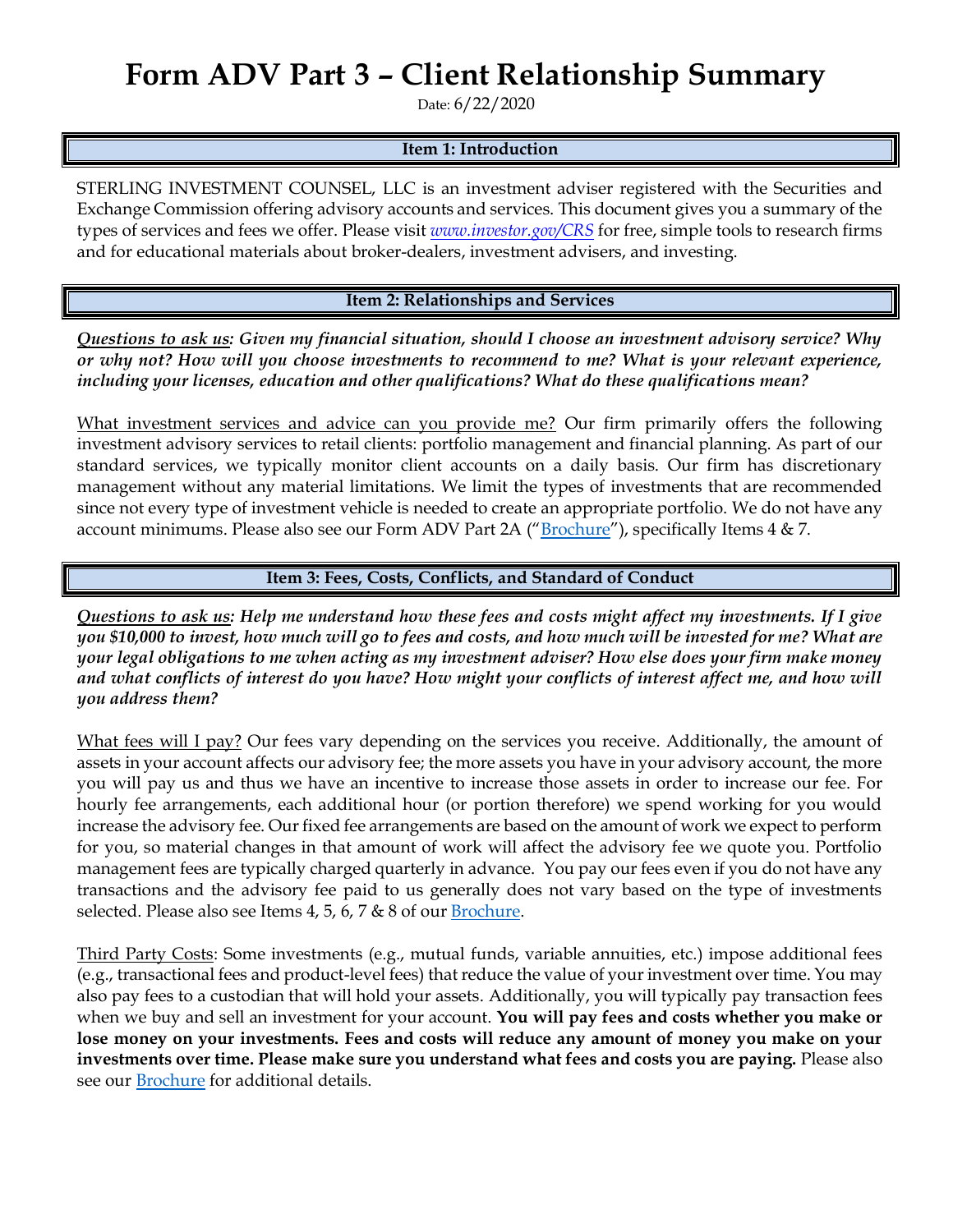### **Form ADV Part 3 – Client Relationship Summary**

Date: 6/22/2020

Conflicts of Interest: *When we act as your investment adviser*, we have to act in your best interest and not put our interest ahead of yours. As described in Item 2, some of our financial professionals are also registered representatives of an unaffiliated broker-dealer. In this capacity, they may provide brokerage services for which they receive transaction-based commissions. This practice presents a conflict of interest because these persons have an incentive to recommend products based on the compensation received rather than solely on your needs. You should understand and ask us about these conflicts because they can affect the investment advice we provide you. For example, some of our Financial Professionals are registered representatives of LPL Financial LLC ("LPL"), an SEC registered broker-dealer and investment adviser. Your Financial Professional may offer you brokerage services through LPL or investment advisory services through our firm. Brokerage services and investment advisory services are different, and the fees we, and LPL, charge for those services are different. It is important that you understand the differences. In particular, your Financial Professional may earn additional transaction-based compensation and have additional conflicts of interest as a result of providing brokerage services through LPL. You are encouraged to learn more about LPL by reviewing https://www.lpl.com/disclosures.html and having a discussion with your Financial Professional.

How do your financial professionals make money? Primarily, we and our financial professionals benefit from the advisory services we provide to you because of the advisory fees we receive from you. This compensation may vary based on different factors, such as those listed above in this Item. As indicated above, our financial professionals also have the ability to receive commissions from clients. Please also see Item 10 of our [Brochure](https://adviserinfo.sec.gov/firm/summary/282624) for additional details.

**Item 4: Disciplinary History**

*Questions to ask us: As a financial professional, do you have any disciplinary history? For what type of conduct?*

Do you or your financial professionals have legal or disciplinary history? We do not have legal and disciplinary events. Visit *<https://www.investor.gov/>* for a free, simple search tool to research us and our financial professionals.

**Item 5: Additional Information**

*Questions to ask us: Who is my primary contact person? Is he or she a representative of an investment adviser or a broker-dealer? Who can I talk to if I have concerns about how this person is treating me?*

For additional information on our advisory services**, see our [Brochure](https://adviserinfo.sec.gov/firm/summary/282624) available at <https://adviserinfo.sec.gov/firm/summary/282624> and any individual brochure supplement** your representative provides. If you have any questions, need additional up-to-date information, or want another copy of this Client Relationship Summary, then please contact us at (716) 783-7054.